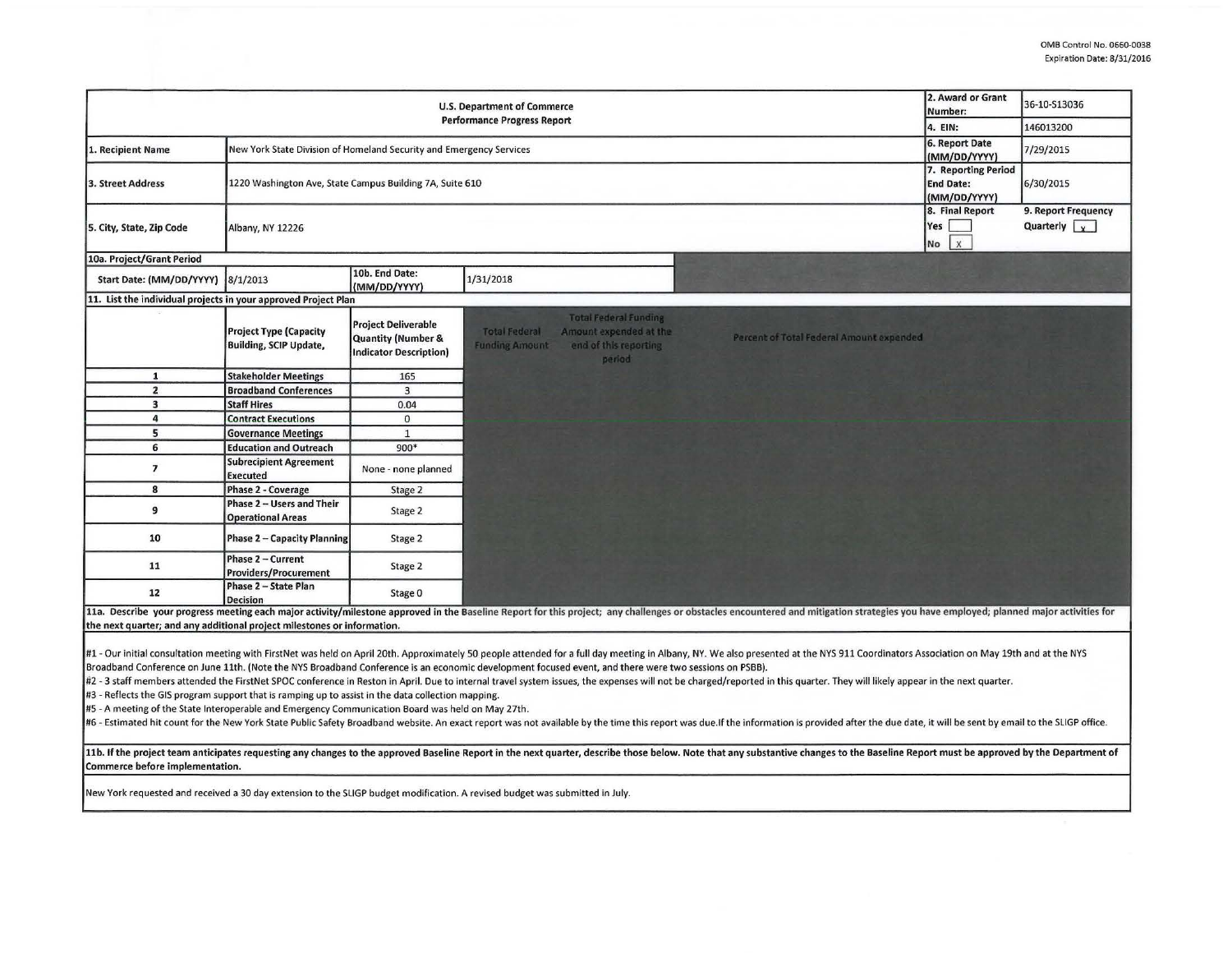11c. Provide any other information that would be useful to NTIA as it assesses this project's progress.

11d. Describe any success stories or best practices you have identified. Please be as specific as possible.

12. Personnel

12a. If the project is not fully staffed, describe how any lack of staffing may impact the project's time line and when the project will be fully staffed.

Note that the FTE% reflects actual percentage of hours spent working on SUGP during this quarter.

12b. Staffing Table Job Title FTE% Project (s) Assigned SWIC 0.2 Overall SLIGP and policy oversight and liasion Radio Engineer #1 0.3 SLIGP/State FirstNet primary Radio Engineer #2 0.13 Support SLIGP and First Net Activities Agency Budget Analyst 0.04 Supports communications office budget/fiscal. Assists in preparation of SLIGP budget reports. Senior Adminstrative Analyst **O.D. A. Supports office activities**, including the interop board and its working groups Senior Administrative Assistant 0.16 Support office outreach and project management efforts. GIS Program Supvervisor 0.04 Supervises GIS staff, provides overall GIS liasion effort on data collection and mapping 13. Subcontracts (Vendors and/or Subrecipients) 13a. Subcontracts Table - Include all subcontractors. The totals from this table must equal the "Subcontracts Total" in Question 14f. Name Subcontract Purpose Type RFP/RFQ Issued (Y/N) Contract Start Date (Y/N) New York State Technology<br>
Enterprise Corporation Outreach, project management, support Vendor Not needed (existing y 8/1/2013<br>
(NYSTEC) State contract) NYSTEC) State contract) TBD (not required, removed Website development Vendor N N from budget modification) 13b. Describe any challenges encountered with vendors and/or subrecipients. No challenges at this time. We will plan to extend, at no cost, our NYSTEC contract to fit the new grant term. - ---- End Date **Total Federal Funds** 07/31/2016 (plan to do \$2,013,960.00 no-cost extension) \$84,864.00 Change Continues Work Continues Work Continues Work Continues Work Continues Work Continues Work Begins SLIGP work. Total Matching Funds Allocated \$0.00 \$0.00